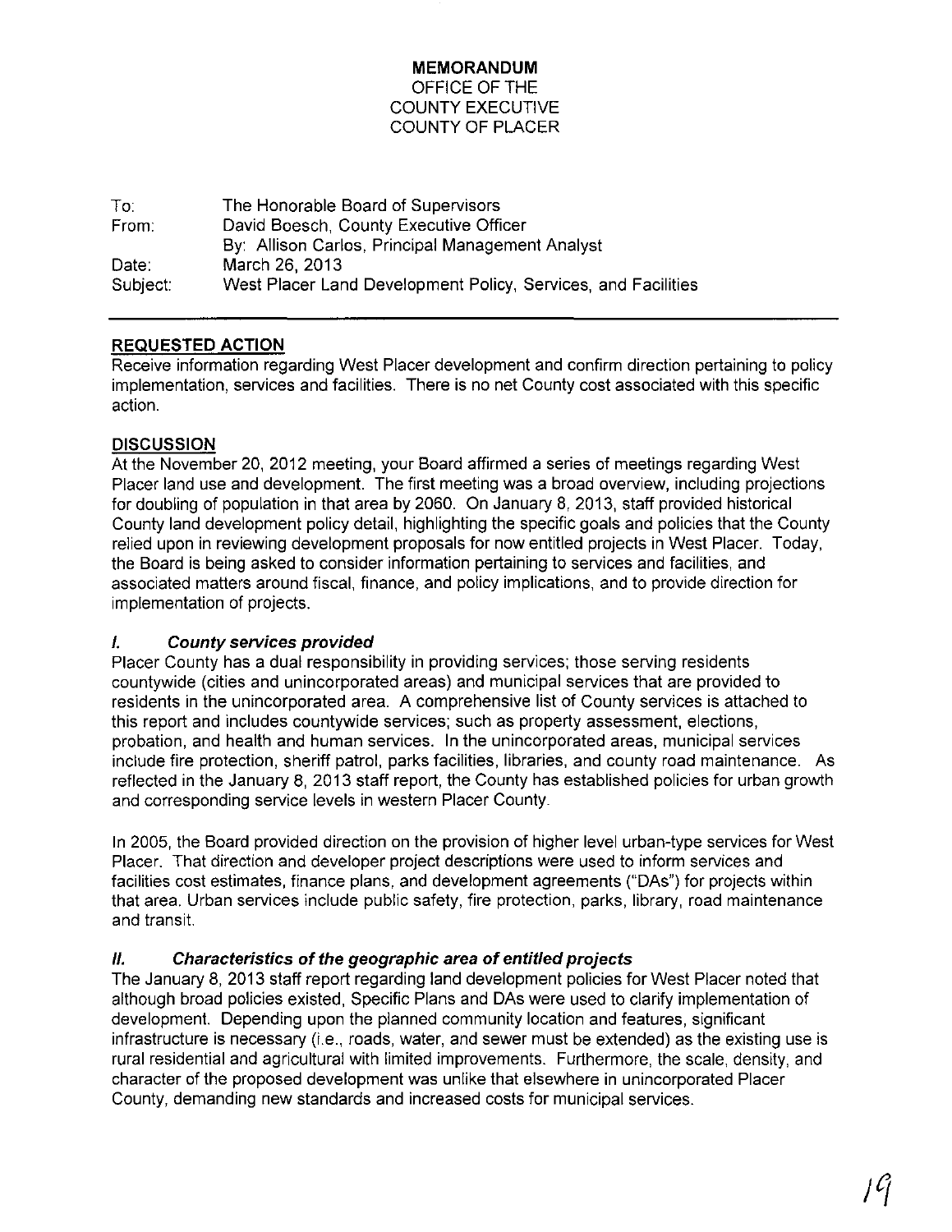Honorable Board of Supervisors West Placer Land Development Policy, Services, and Facilities March 26, 2013 Page 2

Providing services to West Placer growth areas is particularly challenging because of the General Fund ("GF") property tax generated in portions of this geographic area. GF property tax, a percentage of the one percent property tax, is the largest general purpose revenue for the County. On average, the County receives about 18-19% of the one percent property tax collected, which is fundamental for the delivery of countywide and municipal-type services.



However, within parts of West Placer, the GF property tax share is significantly lower than typically received countywide and in unincorporated areas. As a result, there are revenue shortfalls to cover baseline services, before adding the costs associated with the delivery of urban services: when urban services are added, the shortfall increases.

Typically, net deficits for services to new development are mitigated through the use of financing mechanisms such as special taxes andlor assessments. The DAs negotiated with the property owners for the Specific Plan areas incorporate these mechanisms. In response to the magnitude of the shortfalls, your Board directed staff to reduce County costs for both services and facilities. For illustrative purposes, the Placer Vineyards project is used as an example as it is the largest Specific Plan with the preponderance of the public facilities intended to partially serve other developments. It incorporates a "town center" that includes public facilities and urban mixed uses, consistent with the Placer County General Plan. Further, the reductions discussed for this project generally apply to the other approved projects.

### **Services**

Staff has worked with Placer Vineyards to explore how urban-level service costs could be reduced. To date, service costs have been adjusted, resulting in net cost reductions of 20% (assuming the 2006 Services Plan revenues and costs). These reductions were achieved while maintaining consistency with County policy, Board direction, and other approved project thresholds (such as environmental documents, DAs, and Specific Plans). Reductions have been mainly achieved in parks, trails, recreation, sheriff, and road maintenance.

### **Facilities**

The cost for the Placer Vineyards required facilities are proposed to be reduced by 18% while also remaining consistent with County policies and approved project documentation. This was accomplished by the reduction of park acreage to the current County standards (the developer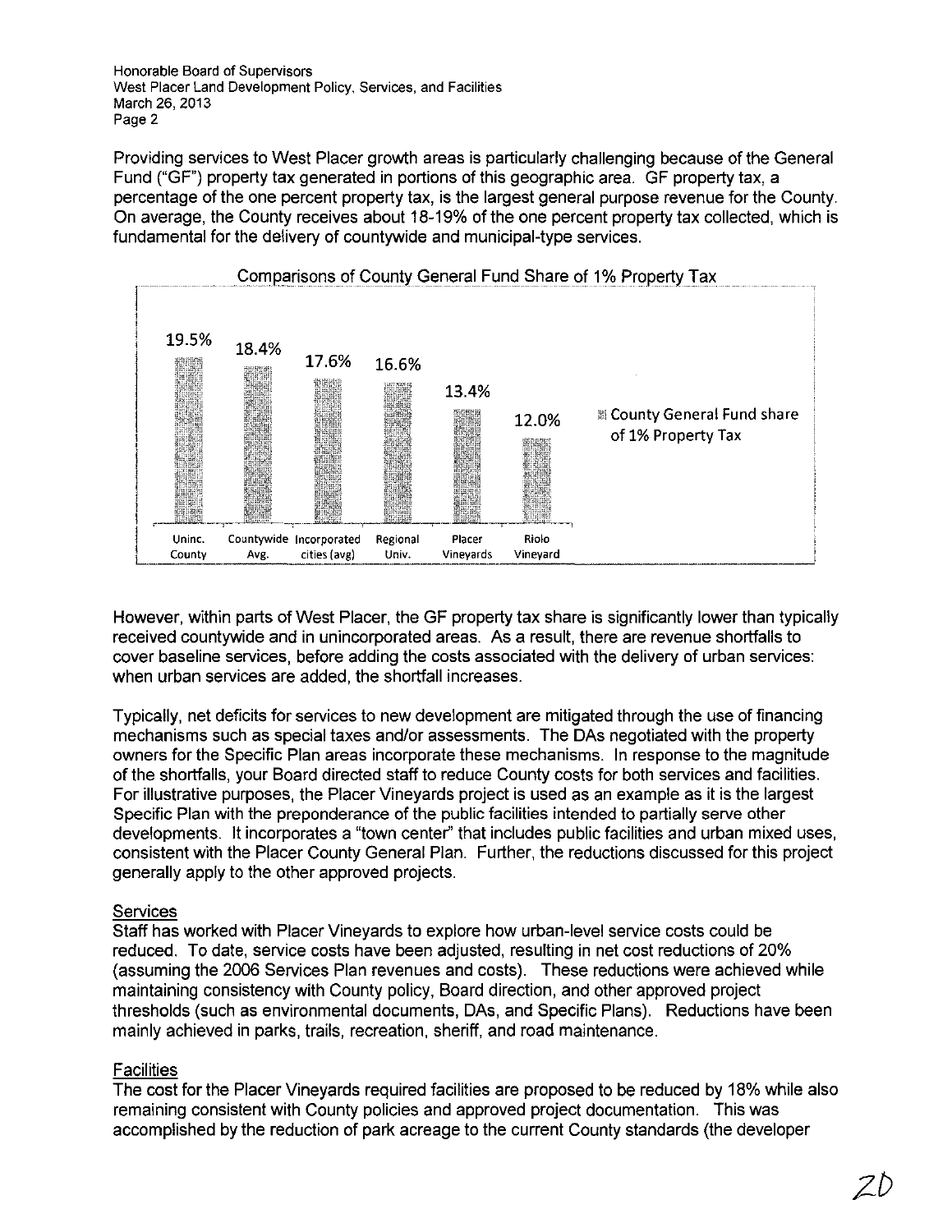Honorable Board of Supervisors West Placer Land Development Policy, Services, and Facilities March 26, 2013 Page 3

originally programmed higher levels of parkland as an additional amenity), reductions to fire facilities, the library, and reevaluating interim facilities requirements among other things. It is important to note that of the total per unit one-time burden, a significant portion is attributable to charges from outside agencies (i.e. water and school districts).

These planning-level cost estimates will continue to be evaluated as master plans and engineer's cost estimates are refined and before taxes and assessment are set While further cost savings may occur, the effects of the lower than average GF property tax rate results in a significant funding shortfall remaining unresolved. The net deficit is steep before urban levels of services are considered. Given the revenue constraints, solutions dependent solely upon cost cutting are not practical. .

#### **III. Issues and Policy**

 $\lambda$ i

> When the Board approved the various Specific Plans in West Placer, the requirements to be imposed on projects were discussed extensively and provisions were included to minimize financial risk to the County. For example; developers have infrastructure and public facilities construction obligations triggered with building permits as development proceeds. Placer Vineyards is recently discussing moving toward project implementation with potentialiy different service levels and facilities, as well as financing approaches that could increase risk to the County. These preliminary proposals would:

- Shift public facility construction responsibility and administration from project owners to the County or a future district;
- Shift improvements to later in the project life without a specified schedule;
- Reduce and/or eliminate specific project elements, such as a government center originally envisioned; .
- Delete financing policies, such as prioritizing financing for urban services;
- Implement a second assessment district which would extend beyond the life of the existing DA.

These and other possible changes have been discussed informally in an exchange of information between County staff and the property owners. No formal application has been received to change a DA, Specific Plan or other project entitlement for any of the three approved Specific Plans. Cost reductions to facilities and services by County staff are likely to be incorporated into the property owners' concepts. So, while staff supports some of the reductions, and potentially some policy changes; there are other significant policy and fiscal considerations that will require detailed analysis when applications are made.

In general, but subject to further review, staff does not readily support construction responsibility by the County for all public facilities and administration of fee programs. Similarly, while Specific Plans and DAs allow for some flexibility for the construction schedule of facilities, shifting improvements to an unspecified point in the future does not afford the assurances for timely construction as contemplated. Actions that would significantly reduce enhanced or urban services below those of surrounding jurisdictions are not recommended. In addition to cost reductions already discussed staff has expressed preliminary interest, subject to detailed review, for: opportunities for cost effective interim use facilities; reasonable shared use of facilities that would not diminish County standards, County control and access, or service levels approved; and prudent phasing and financing to ensure development occurs as planned and in an effective manner.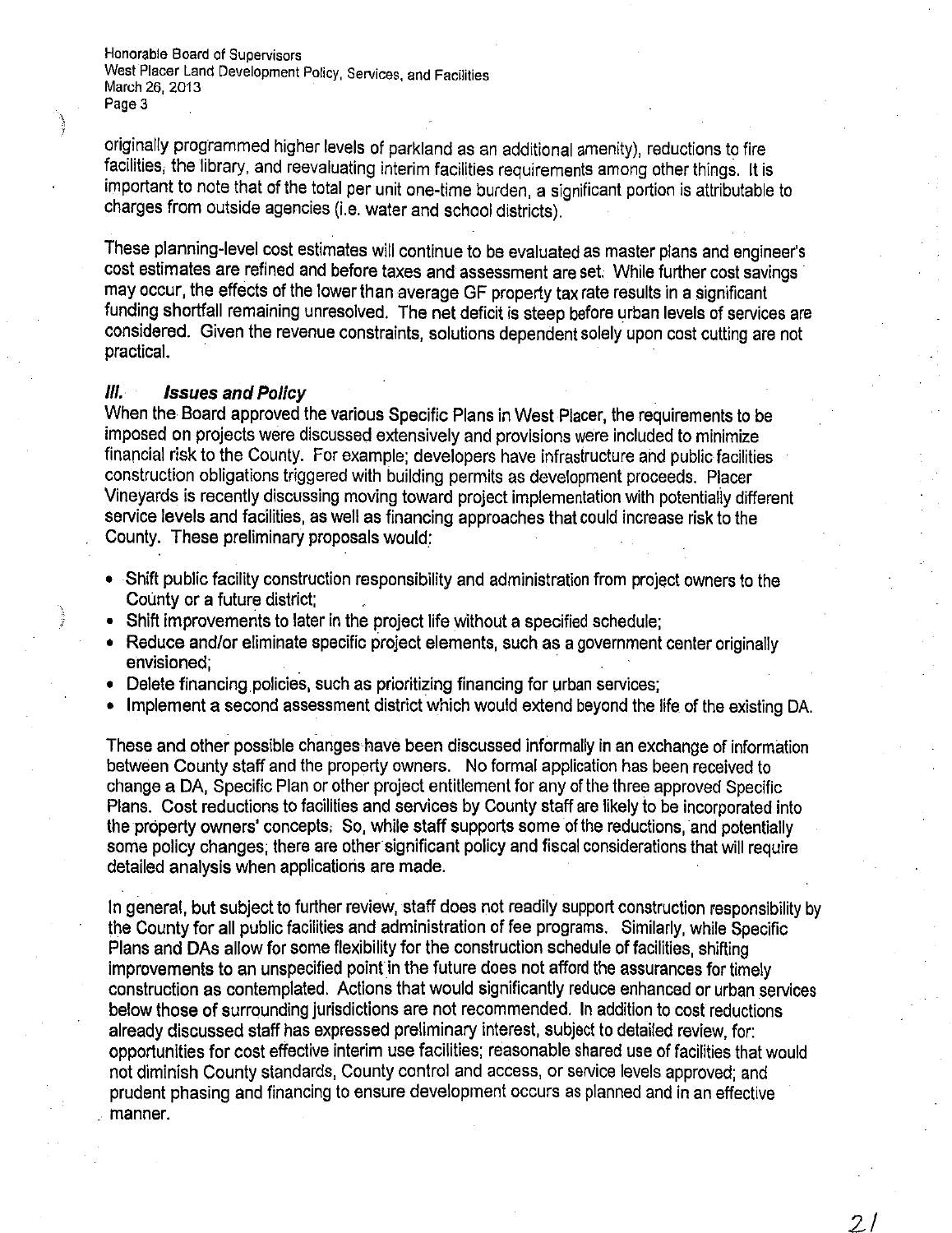Honorable Board of Supervisors West Placer Land Development Policy, Services, and Facilities March 26, 2013 Page 4

#### **SUMMARY**

These workshops have provided information on West Placer projects and policy, reductions of costs by staff, and the fiscal challenges for this geographic area due to the relatively low property tax rates, Proposals to modify facilities, services and financing terms for project(s) may require changes to policies and approvals by the Board. Staff requests direction from the Board regarding land use policy implementation in West Placer to assist in evaluating formal submissions or applications to modify project(s) we may receive. Guidance with respect to service levels, facilities expectations and standards, finance mechanisms, or applicability of these standards to various projects would provide context to staff,

Specifically, with project owners seeking to move forward, the Board will need to consider foundational policies of the approved projects. These would include the extent to which the County is able to minimize financial risk; the ability to prioritize services financing over infrastructure financing; how services would be provided at the enhanced (urban) level; the construction of public facilities by the County rather than by owners and the extent to which density of the project might be considered in planning for services and facilities.

As preliminary information has been exchanged staff has identified that some modifications may be acceptable but require additional detail, such as, adjustments to interim facilities and some shared use of facilities. Staff is prepared to review formal proposals or project modification applications that provide sufficient detail for meaningful evaluation and upon which conclusions can be drawn. The Board may need additional analysis of any one of the concepts before direction can be provided. Therefore, staff would intend to return to the Board as changes to the projects *may* be proposed and as needed to gain policy perspective,

Absent any specific direction today staff would consider all formal requests based upon existing policy and direction for approved projects, conduct conformity review of proposals with existing approvals under the provisions of the DA and Specific Plan or as the property owners submit a formal application to revise the project.

Attachment: List of County Services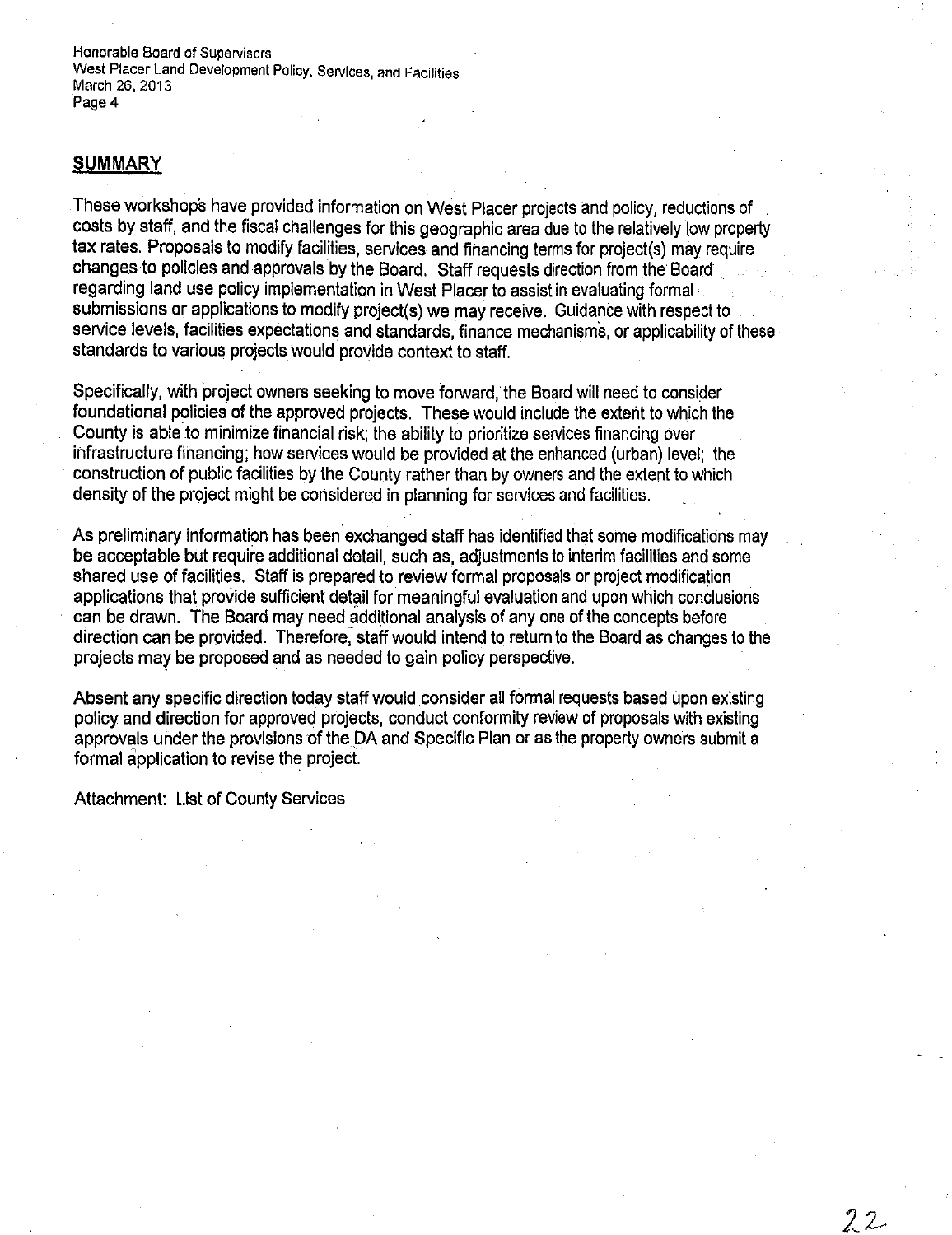# **SERVICES PROVIDED BY PLACER COUNTY**

# **COUNTYWIDE SERVICES**

(Services Provided For Benefit of Residents in Cities and Unincorporated Areas of the County)

#### **Justice**

District Attorney Public Defender Family Support Grand Jury Anti-Drug Program County Clerk Victim Witness Program Trial Courts (County Share)

#### Police Protection

Drug and Alcohol Testing

#### Other Protection

Predatory Animal control Public Guardian Local Agency Formation Com (LAFCO) Fish and Game Defensible Space Program Emergency Preparedness

#### Health and Sanitation

Community Health Community Clinics Environmental Health (restaurant, recreation facility, water system, septic and hazardous material monitoring and inspections) Substance Abuse Programs Mental Health Services County Medical Services Program

#### Park Services

Regional Park Facilities

#### Public Assistance

Social Services; MediCal, Eligibility Programs Childrens' Receiving Home In Home Supportive Services TANF Program (CaIWorks) Domestic Violence Child Abuse Prevention Dispute Resolution Emergency Shelter Programs Veterans Services Employment Services

#### Detention and Correction

County Jail Probation Facility Food Services Juvenile Hall Juvenile Center

#### Education

Library Services Information for the Aged (Provided in all cities **but Roseville and Lincoln, where cities provide** library services) Museums

#### Finance and Legislative

Auditor-Controller Assessor Treasurer-Tax Collector **Elections** Revenue Services **Administration** 

# **MUNICIPAL SERVICES**

(Services Provided for Benefits of Residents in Unincorporated Areas of the County)

#### Public Protection

Sheriff Patrol Fire Services

#### Public Ways and Facilities

Land Development Road Maintenance Water (in limited areas) Utilities

#### Public Ways and Facilities -

**Regional** 

Road Construction Projects Design and Construction Road Maintenance

#### Other Protection

**Planning** Building Inspection Domestic Animal Control

# **Utilities**

Sewer (in limited areas)

#### Sanitation Services

Refuse Collection and Disposal

#### Park Services Park Facilities